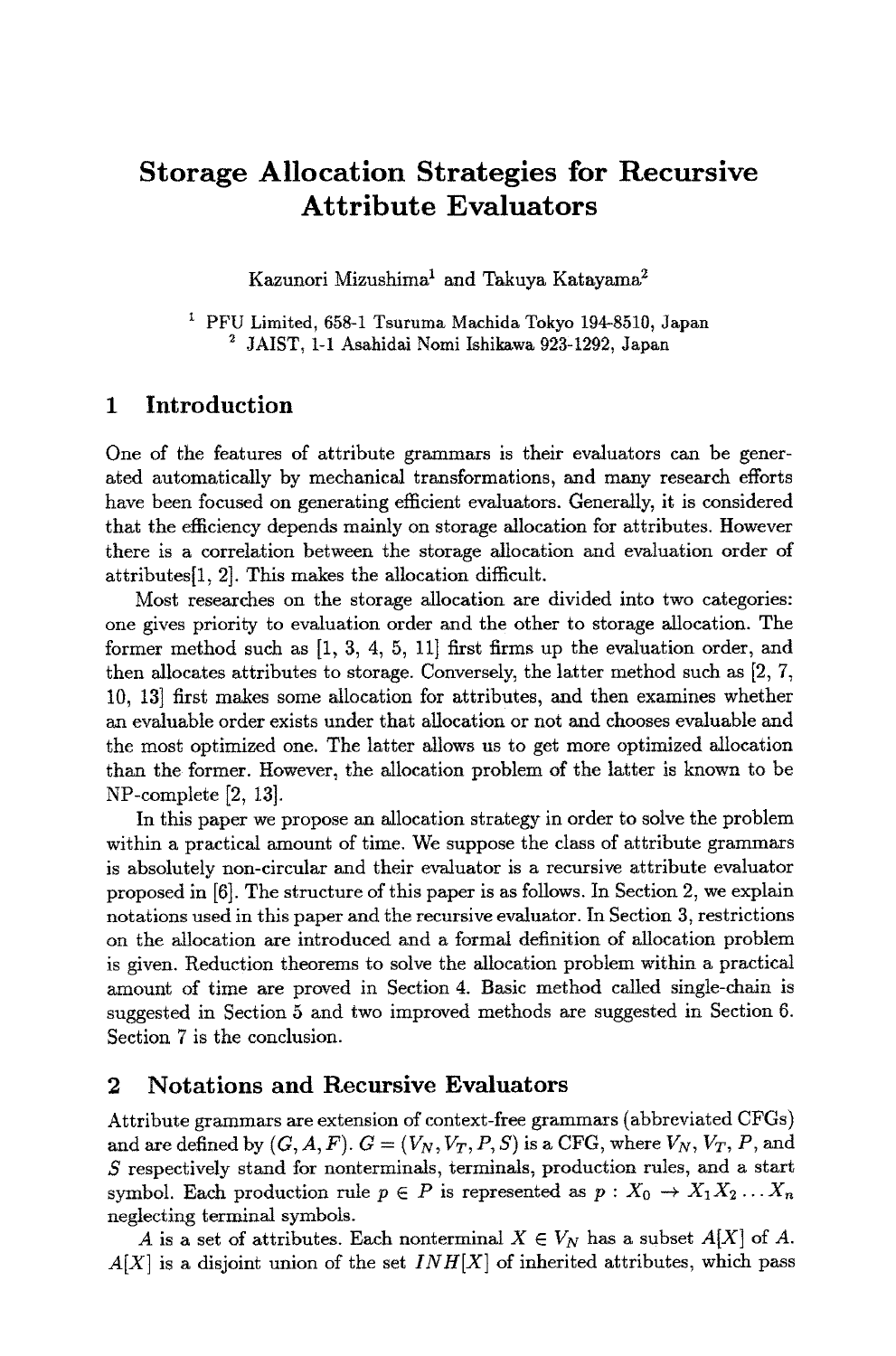its value from the root of a derivation tree to the leaves, and the set *SYN[X]* of synthesized attributes, which pass its value from the leaves to the root. When a nonterminal  $X_k$ ( $0 \le k \le n$ ) in a production rule  $p: X_0 \to X_1 X_2 ... X_n$  has an attribute  $a \in A[X_k]$ , we say that p has an attribute occurrence  $a.X_k$ .

 $F$  is a set of semantic functions. We assume that semantic functions are in Bochmann normal form, and a semantic function  $f_{p,a,X_k}$  is associated with attribute occurrence  $a.X_k$  such that  $a \in SYN[X_0]$  or  $a \in INH[X_k]$   $(1 \leq k \leq n)$ .  $f_{p,a,X_k}$  specifies how to compute the value of  $a.X_k$  from values of other attribute occurrences in the rule p. We call the special semantic function  $v = w$  a copy rule where w is an attribute occurrence.

Semantic functions in the rule  $p$  yield dependency graph among attribute occurrences. This is called the attribute dependency graph  $DG_p = (DV_p, DE_p)$ for the production rule p:

$$
DV_p = \{a.X_k \mid 0 \le k \le n, a \in A[X_k]\}
$$
  

$$
DE_p = \{(v_1, v_2) \mid v_2 \text{ needs } v_1 \text{ for its evaluation}\}
$$

We call the edge of copy rule a *copy* edge and call other edges *function edges.* 

Let the production rule  $p: X_0 \to X_1 X_2 ... X_n$  be applied at the root of derivation tree T and let  $T_k$  be the k-th subtree of T. A dependency graph *DG[T]* for the T is recursively constructed in the following way:

$$
DG[T] = (DV[T], DE[T]),
$$
  
\n
$$
DV[T] = DV'_p \cup \bigcup_{k=1}^n DV[T_k],
$$
  
\n
$$
DE[T] = DE'_p \cup \bigcup_{k=1}^n DE[T_k],
$$

and  $DG'_p = (DV'_p, DE'_p)$  is the graph obtained from  $DG_p$  by replacing every attribute occurrence  $a.X_k$  in the p by the corresponding attribute instance  $a.X_k.n_k$ in the tree T, where  $n_k$  is the root node of  $T_k$ .

For any tree T with the root labeled by  $X_0 \in V_N$ , if a path from  $i.X_0.n_0$  ( $i \in$ *INH[X<sub>0</sub>]*) to *s.X*<sub>0</sub>. $n_0$  ( $s \in SYN[X_0]$ ) exists, we write  $(i, s) \in IO[X_0]$  and call it an *io edge*. The augmented dependency graph  $DG_p^*$  for the production rule p is defined as follows:

$$
DG_p^* = (DV_p^*, DE_p^*),
$$
  
\n
$$
DV_p^* = DV_p,
$$
  
\n
$$
DE_p^* = DE_p \cup \{(a.X_k, b.X_k) | 1 \le k \le n, (a, b) \in IO[X_k] \}.
$$

*Example I (Attribute Grammar G1).* Attribute grammar G1 and its augmented dependency graphs is illustrated in Fig. 1. This grammar computes the value and the length of fractional binary notation[6].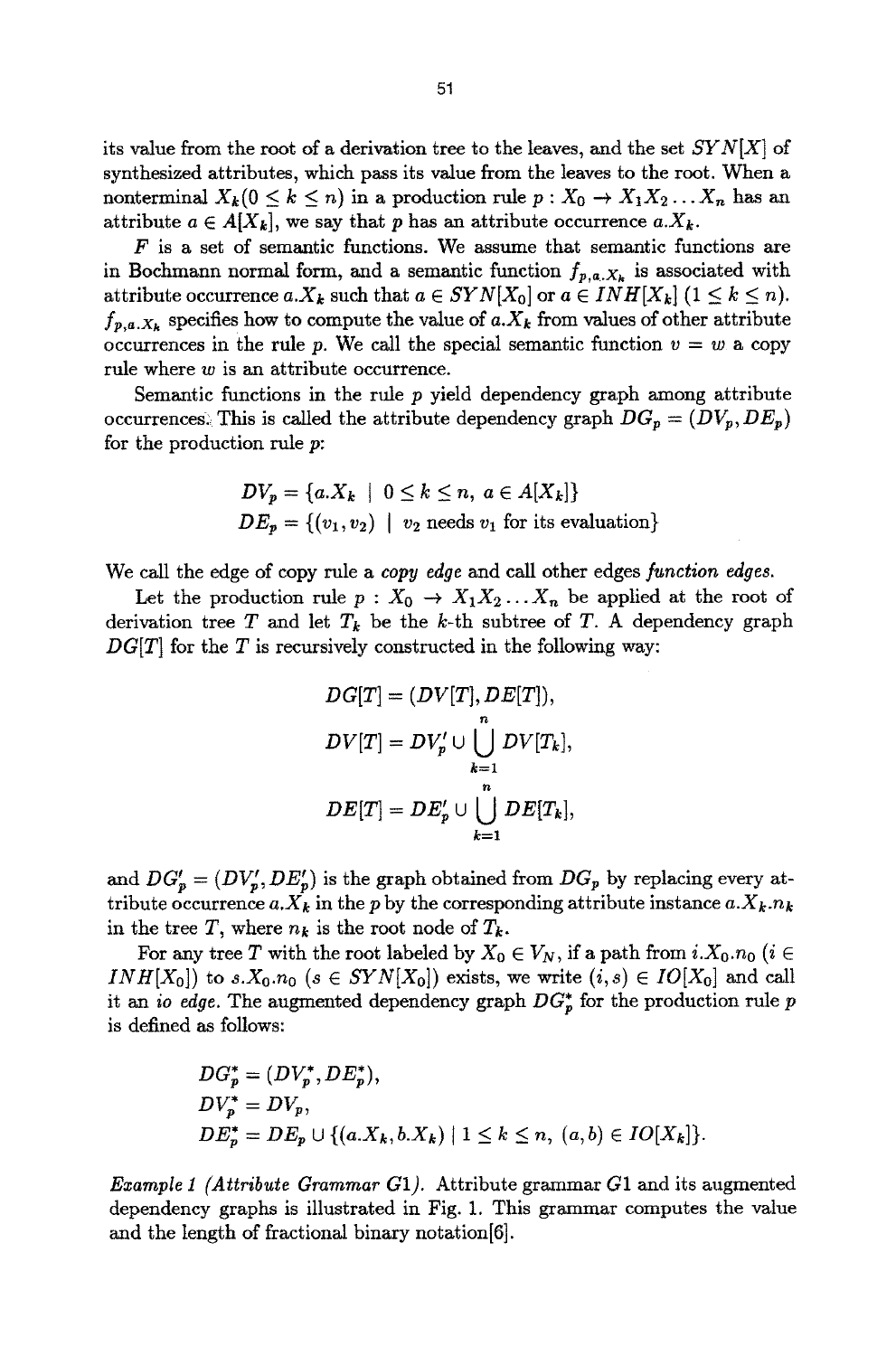

Fig. 1. An Attribute Grammar and Augmented Attribute Dependency Graphs *DG~.* 

#### 2.1 Recursive Attribute Evaluators

The evaluator targeted in this paper is a recursive evaluator proposed in the literature [6]. The evaluator is able to evaluate the class of absolutely non-circular attribute grammars.

The recursive evaluator is constructed as a set of recursive procedures of the following form:

$$
R_X(u_1,\ldots,u_m,T;v_1,\ldots,v_n),
$$

where  $X \in V_N$ ,  $u_1, \ldots, u_m$  are input parameters corresponding to the inherited attributes for X, T is the derivation tree labeled X at its root, and  $v_1, \ldots, v_n$  are output parameters corresponding to the synthesized attributes. These input and output parameters are determined from  $IO[X]$ . This procedure  $R_X$  is intended to evaluate the synthesized attributes  $v_1, \ldots, v_n$  when it is supplied with the values of inherited attributes  $u_1, \ldots, u_m$  and derivation tree T as its inputs. The procedure *Rx* takes the following form:

```
proc R_X(u_1, \ldots, u_m, T; v_1, \ldots, v_n)case production(T) of
             p_1 : H_{p_1}p_2 : H_{p_2}end 
end
```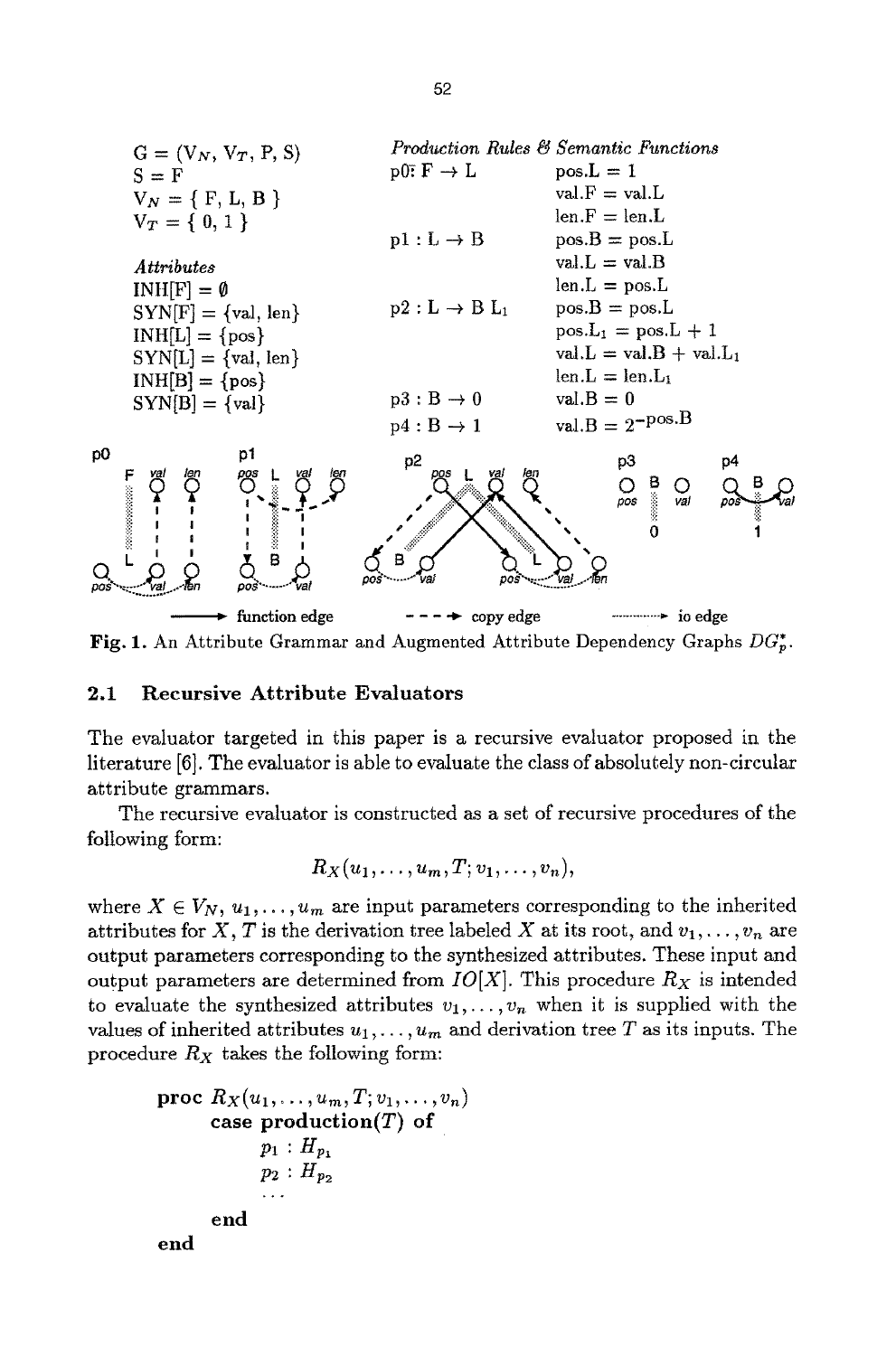```
proc R_F(T; val.F, len.F)vat pos.L, val.L, len.L 
   pos.L \leftarrow 1RL (pos.L, T1; val.L, fen.L) 
   val.F \leftarrow val.Llen.F \leftarrow len.Lend
```

```
proc R_B (pos.B, T; val.B)case production(T) of
   p_3: val.B \leftarrow 0break 
   p_4: val.B \leftarrow 2^{-pos.B}break 
   end 
end
```

```
proc R_L (pos.L, T; val.L, len.L)
   case production(T) of 
   p_1 : var pos.B, val.Bpos.B \leftarrow pos.LRs (pos.B, T1; val.B) 
         val.L \leftarrow val.Blen.L \leftarrow pos.Lbreak 
   p2 : vat pos.B, val.B, 
              pos.L_1, val.L_1, len.L_1pos.B \leftarrow pos.LRs (pos.B, T1 ; val.B) 
         pos.L_1 \leftarrow pos.L + 1R_L (pos.L_1, T_2; val.L_1, len.L_1)val.L \leftarrow val.B + val.L_1len.L \leftarrow len.L_1break 
    end
```
**end** 

*Tk* means k-th subtree of T.

Fig. 2. Recursive Evaluator for  $G1$ 

where  $p_1, p_2, \cdots$  are productions whose left-hand side symbol is X and  $H_{p_1}, H_{p_2}, \cdots$ is a sequence of assignment or procedure call statements.

The procedure  $R_X$  determines the production rule p applied at the root of T by the function **production**, and it executes a sequence  $H_p$  of statements.

The sequence  $H_p$  of statements  $ST[a]$ 's computes the values of attribute occurrences in p in the topological order of  $DG_p^*$ . If a is an inherited attribute occurrence of  $X_i$  ( $i > 0$ ) or a synthesized occurrence of  $X_0$ , then  $ST[a]$  is an assignment  $a \leftarrow f_{p,a}(z_1,\ldots,z_r)$ . If a is a synthesized attribute of  $X_i$   $(i > 0)$ , then  $ST[a]$  is a procedure call  $R_{X_i}$ .

The recursive evaluator keeps each value of attribute instance in its activation record as a local variable of the procedure.

*Example 2 (Recursive Evaluator).* Recursive procedures for G1 are illustrated in Fig. 2. In this form all attributes need their own storage as local variable.

## **3 Storage Allocation Problem**

Attribute evaluation is to calculate synthesized attribute values in the root node of a derivation tree. In order to calculate them, it is necessary to determine other attribute values in the tree and to store these values somewhere for later references. Of course, we cannot blindly allocate storage to attributes because some values might be overwritten before their reference. Storage allocation is required to be at once evaluable and optimum. The difficulty arises here because these two requirements contradict one another. First we formulate the storage allocation problem in this section.

```
53
```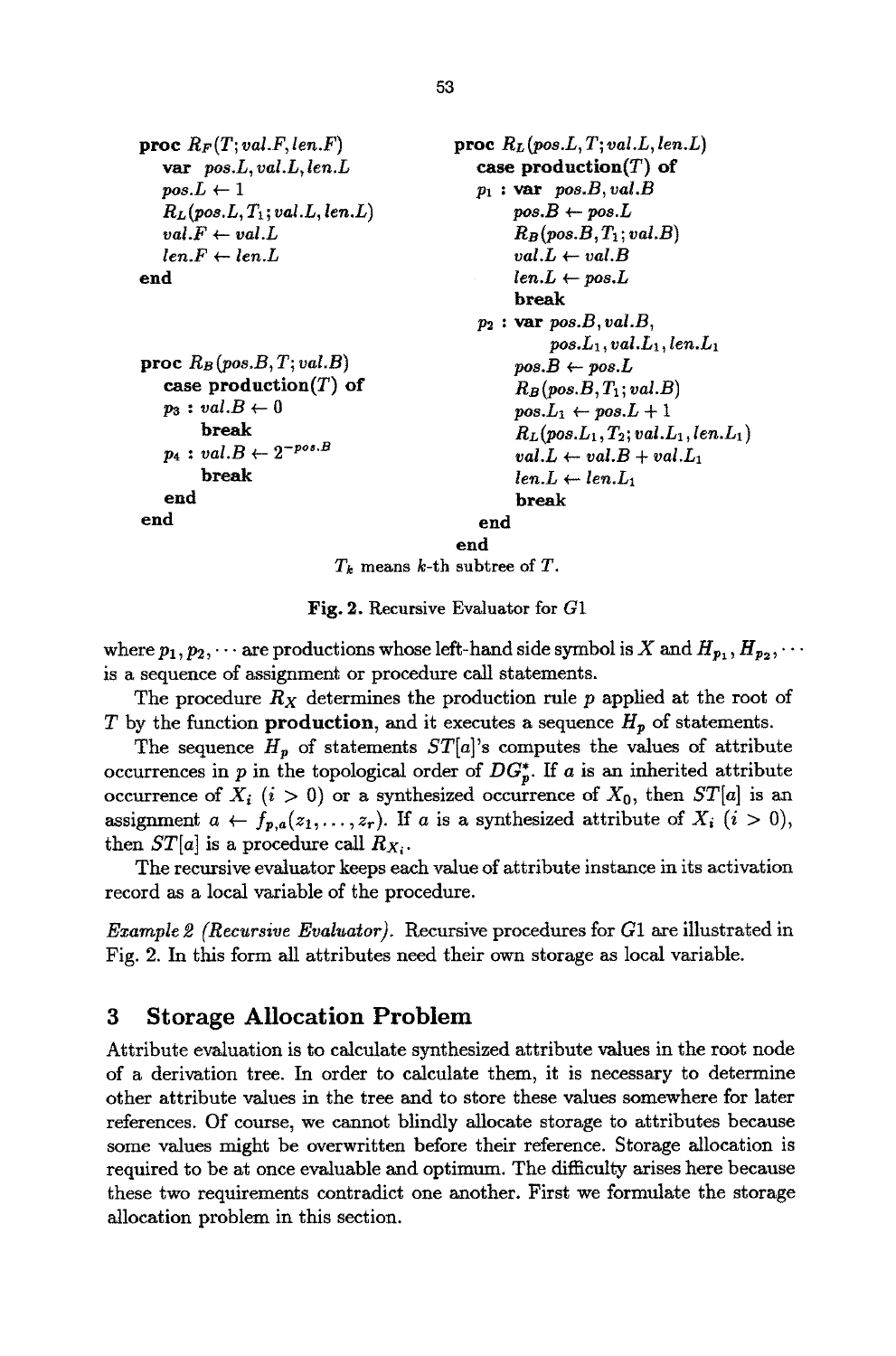#### **3.1 Restrictions on Allocation**

Storage allocation for recursive evaluator studied in [7] and [10] takes exponential time for finding an optimum allocation. This is because these methods provide only evaluability test method and no allocation strategy is given, and it is necessary to examine all the cases exhaustively to get the allocation which is evaluable and optimum. This exponential time is an obstacle for practical use of these methods.

In order to get almost optimal allocation within a practical amount of time, we impose the following two restrictions on storage allocation:

- *1. It's allowed to share storage with directly dependent attributes.*  This restriction is acceptable because attribute values are propagated one after another along the dependency. This restriction will not only save storage spaces but also reduce attribute evaluation time since we may have chances of updating portions of big structured data instead of constructing the whole new values. Especially, if of a copy rule which just passes a value from one attribute to another, this effect is drastic.
- *2. Even if some attributes directly depend on one attribute in multi-casting style, at most one directly depended pair is allowed to share.*  Generally, when storage for an attribute is shared with another, the value of the attribute instance might be destroyed in the evaluation of other attributes. Therefore this restriction is natural and acceptable.

These two restrictions axe convenient for recursive evaluator, because the evaluator prepares storage in activation record when it is needed and storage allocation is simply implemented by passing a pointer of the storage as an argument of procedures.

Formal definition of this restriction is given below. First storage allocation is formalized in terms of a shared edge to represent the former restriction. A shared edge means its both end nodes share the same storage.

**Definition 1 (Shared Edge Set for Production** *Sp). Shared edge set Sp for*  the dependency graph  $DG_p = (DV_p, DE_p)$  of a production rule p is defined as

$$
S_p = \{ (a, b) \mid a, b \in DV_p, a \text{ and } b \text{ share a common storage } \}
$$

If attribute occurrences a and b share the same storage in a rule  $p((a, b) \in$  $S_p$ , it is natural to share the both ends of the corresponding attribute instances of *(a', b')* in any derivation tree T. Hence, a shared edge set *S[T]* for derivation tree T is defined as follows.

**Definition 2** (Shared Edge **Set for Derivation** Tree S[T]). *Letp be a production rule*  $X_0 \to X_1 \cdots X_n$  applied at the root of a derivation tree T,  $T_k$  be a *k*-th subtree of T, and  $S_p$  be a shared edge set for p. Shared edge set  $S[T]$  for a *derivation tree T is recursively constructed from*  $S_p$ ,  $S[T_1], \cdots, S[T_n]$  as follows:

$$
S[T] = S'_p \cup \bigcup_{k=1}^n S[T_k]
$$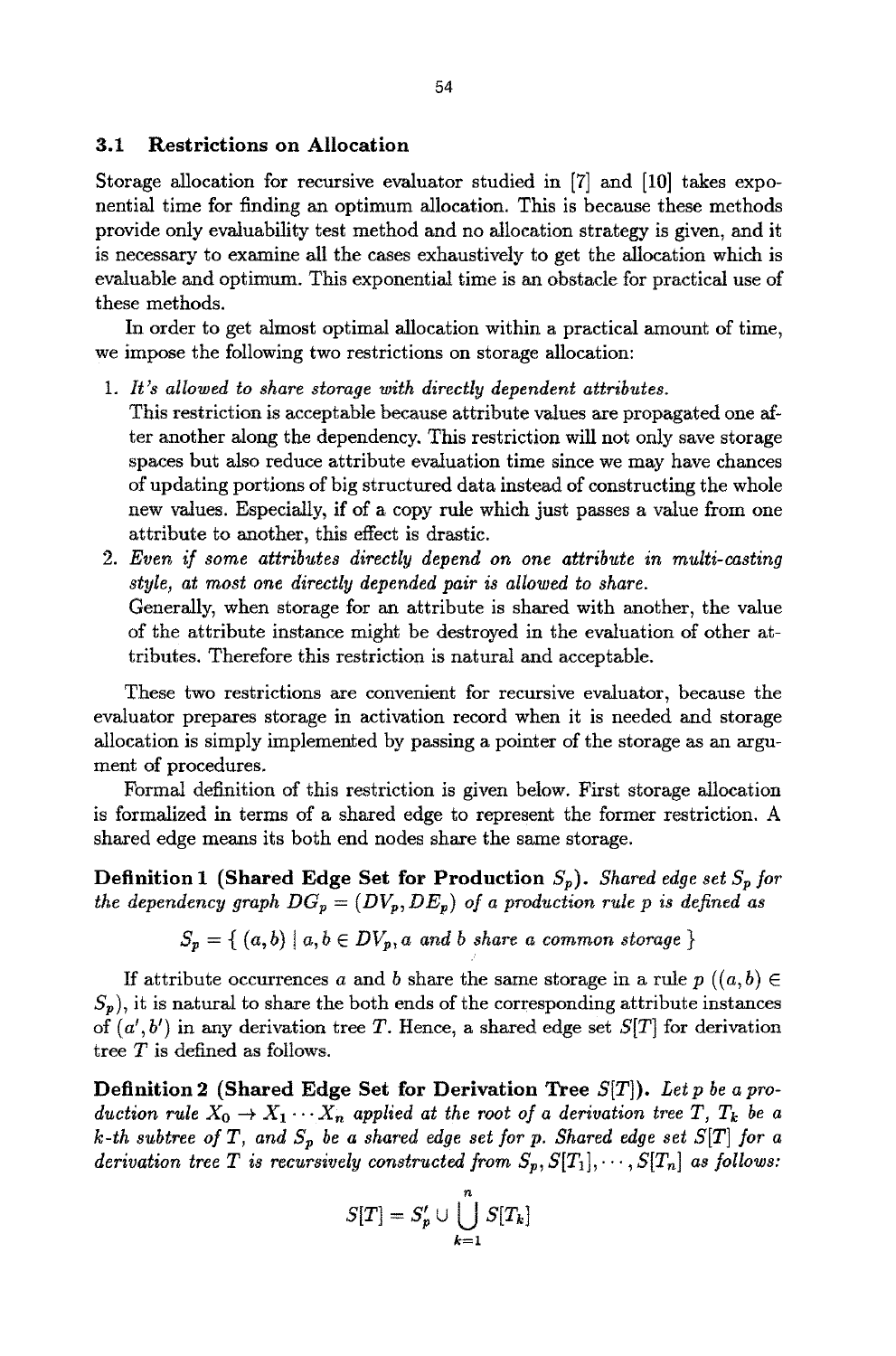*where,*  $(a.X_i.n_i, b.X_j.n_j) \in S'_n \Longleftrightarrow (a.X_i, b.X_j) \in S_n$ .

Now we are ready to define the restrictions. These restrictions are for production rules and derivation trees, so that we write dependency graph as *DG*  and shared edge set as S for both.

**Definition 3 (Restrictions on Allocation).** *Let DG = (DV, DE) be an attribute dependency graph and S be a shared edge set. The following restriction is imposed on S:* 

*1. S C DE,* 

2. at most only one y satisfies  $(x, y) \in S$  for any x.

#### **3.2 Evaluation Order and Pebbling**

On the basis of these restrictions, we will consider evaluable attribute order and optimal shared edge set.

To define evaluability we also apply the notion of *"pebbling"* to attribute grammars as in [7] and [13]. Pebbling is a computation sequence which never erroneously destroys any stored value. It has been introduced by Sethi [12] as a computation model for the storage allocation problem of directed acyclic graph (DAG).

As for attribute grammars, if there is a pebbling of attributes under a shared edge set, it is an evaluable sequence. As the shared edge set is defined for production rules and derivation trees, pebbling is also defined for both of them. In the following definitions, we write  $a \prec b$  to denote that a is placed before b in a pebbling.

**Definition** 4 (Pebbling **for Production** Rules). *Let p be a production rule*   $X_0 \rightarrow X_1 \cdots X_n$ . An evaluation sequence  $P_p$  for  $(DG_p^*, S_p)$  is a pebbling if the *following three conditions are satisfied:* 

 $P_p(DG_n^*) = \langle v_1, v_2, \ldots, v_M \rangle$ 

*1.*  $DV_p^* = \{v_1, v_2, \ldots, v_M\},\$ 2. if  $(v_i, v_j) \in DE_n^*$  then  $v_i \prec v_j$ , *3. if*  $(v_i, v_j) \in DE_n^*$  then there is no  $v_k$  such as

$$
v_i \prec v_k \prec v_j \ \wedge \ (v_i, v_k) \in S_p.
$$

We call  $DG_{p}^{*}$  is evaluable under  $S_{p}$  if there is a pebbling which satisfies the above *three conditions.* 

**Definition** 5 (Pebbling **for Derivation** Trees). *Let T be a derivation tree.*  An evaluation sequence  $P_T$  for  $(DG[T], S[T])$  is a pebbling if the following three *conditions are satisfied:* 

$$
P_T\langle DG[T]\rangle=\langle v_1,v_2,\ldots,v_M\rangle
$$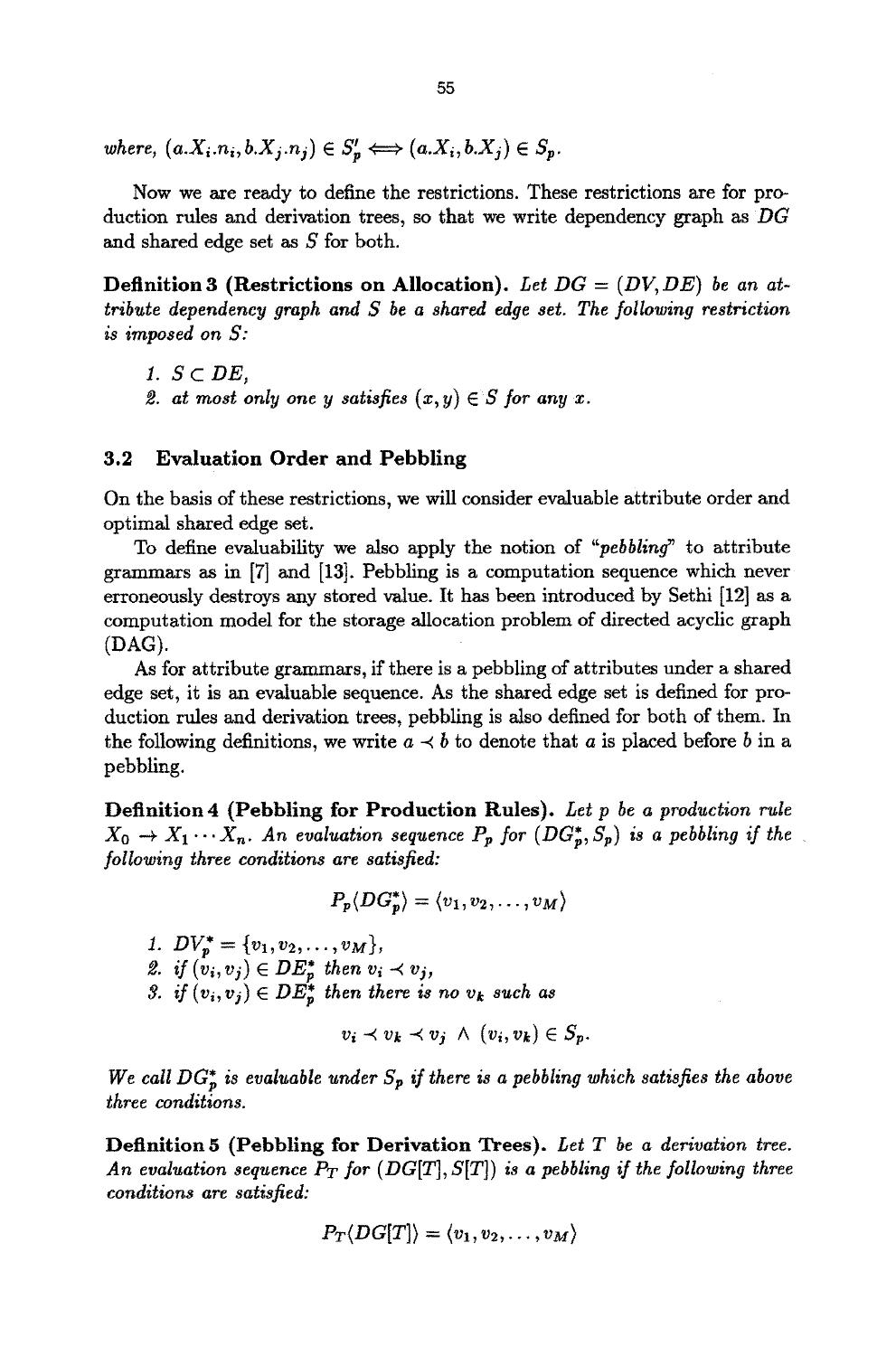*1.*  $DV[T] = \{v_1, v_2, \ldots, v_M\},\$ 2. if  $(v_i, v_j) \in DE[T]$  then  $v_i \prec v_j$ , 3. if  $(v_i, v_j) \in DE[T]$  then there is no  $v_k$  such as  $v_i \prec v_k \prec v_j \land (v_i, v_k) \in S[T]^+$ 

*where*  $S[T]^+$  *is transitive closure of*  $S[T]$ *.* 

*We call DG[T] is evaluable under S[T] if there is a pebbling which satisfies above three conditions.* 

### **3.3 Weighting Function**

As a measure of allocation, we introduce a weighting function which is a mapping from edges to weight values. A weight of an edge represents a merit if both ends of the edge shave a common storage.

**Definition 6 (Weighting Function**  $w[T]$ ). Let p be a production rule  $X_0 \rightarrow$  $X_1 \cdots X_n$  applied at the root of derivation tree T,  $T_k$  be a k-th subtree of T,  $w_p : DE_p \rightarrow N$  be a weighting function for p. Weighting function  $w[T]$  for a *derivation tree T is recursively constructed from*  $w_p, w[T_1], \cdots, w[T_n]$  *as follows:* 

$$
w[T] = w'_p \cup \bigcup_{k=1}^n w[T_k]
$$

where,  $w'_p((a.X_i.n_i, b.X_j.n_j)) \Longleftrightarrow w_p((a.X_i, b.X_j)).$ 

Total weight is defined as follows:

$$
W[T] = \sum_{e \in S[T]} w[T](e).
$$

The heavier  $W[T]$  becomes, the more optimized  $S[T]$  becomes.

#### **3.4 Formulation of Allocation Problem**

Now we are ready to define storage allocation problem of attribute grammars.

**Definition 7 (Storage Allocation Problem).** *Storage allocation problem for*   $(DG[T], w[T])$  *is to find a shared edge set*  $S[T]$  which has a pebbling  $P_T$  and *maximizes the total weight W[T].* 

## **4 Reduction of** Allocation Problem

A procedure of recursive evaluator is statically generated for each production rule, so that it is necessary to statically determine shared edge set at procedure generation time. This means that any derivation tree must be evaluable by static shared edge set for each production rule. This section gives reduction theorems that reduce the problem of derivation tree to that of production rules.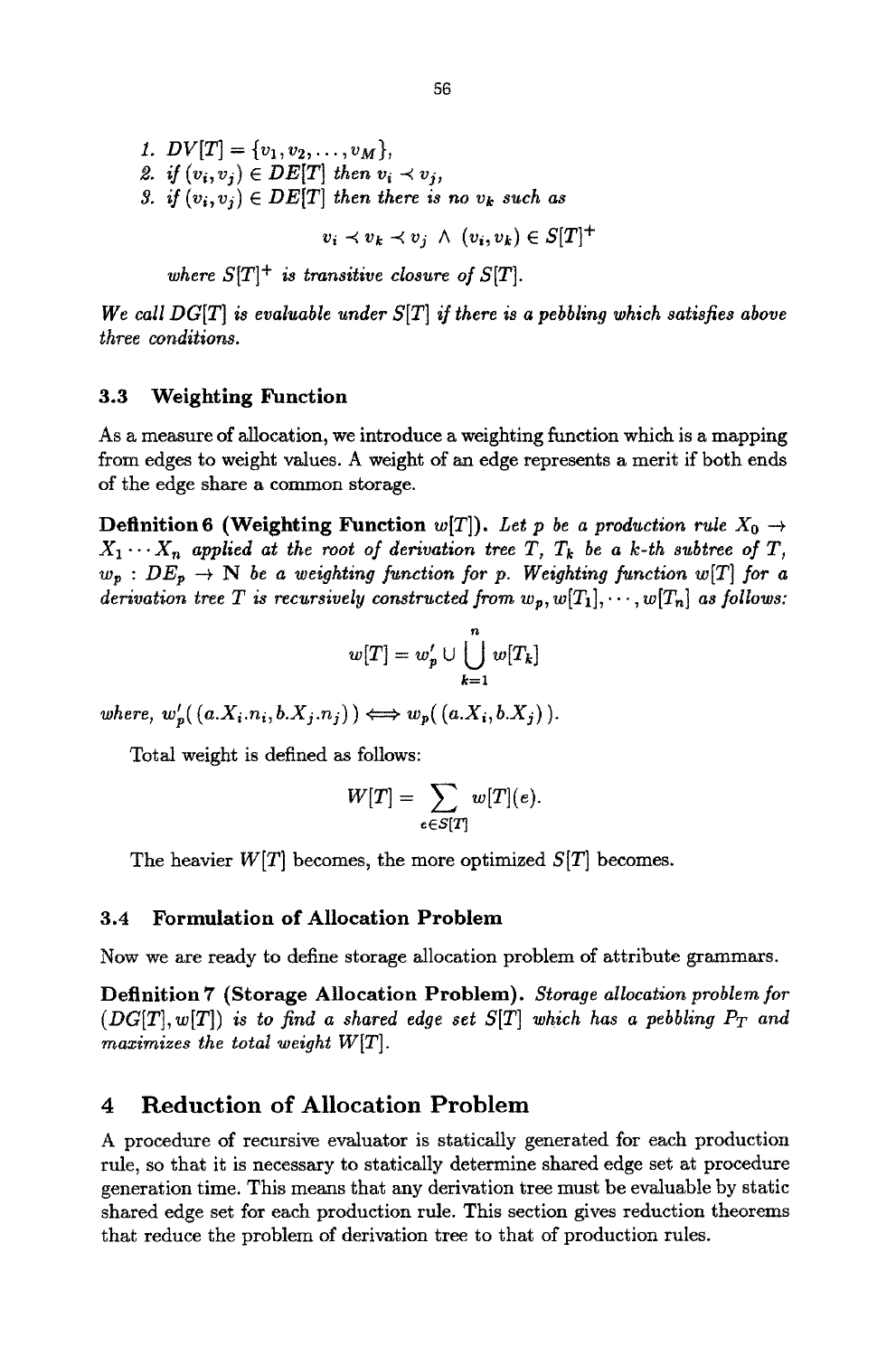#### **4.1 Two Reduction Theorems**

**Theorem8 (Reduction Theorem of Evaluation).** If each DG<sub>p</sub> is evaluable *under*  $S_p$ , any  $DG[T]$  is evaluable under  $S[T]$  which is recursively constructed *from*  $S_p$  by Definition 2.

- Proof. We prove this theorem by structural induction on the derivation tree  $T$ . *Basic step:* This is trivial when derivation tree T is constructed from only one production rule p.
- *Induction step:* Consider that derivation tree T is constructed from subtrees  $T_i$   $(1 \leq i \leq n)$  and a production rule  $p: X_0 \to X_1 X_2 ... X_n$  applied at the root. Assume each  $DG[T_i]$  is evaluable by  $S[T_i]$ . The evaluation order of inherited and synthesized attributes of the root of *DG[Ti]* is consistent with *IO[X<sub>i</sub>]* because evaluation sequence  $P_T(DG[T_i])$  is consistent with dependency graph *DG[Ti].* In Definition 5, pebbling is related only to the attribute dependency and shared edge set. When  $DG[T]$  is recursively constructed from  $DG_p$  and  $DG[T_1], DG[T_2], \ldots, DG[T_n]$ , neither dependency nor shared edge is introduced and  $IO[X_i]$  is still consistent with  $P_T\langle DG[T_i] \rangle$ . Therefore, if  $DG_p^*$  is evaluable by  $S_p$ ,  $DG[T]$  is evaluable by  $S[T]$ .

Theorem 8 means that allocation for each rule doesn't influence allocation for any other at all and each shared edge set can be determined independently.

Let the production rule  $p : X_0 \to X_1 X_2 ... X_n$  be applied at the root of derivation tree T and let  $T_k$  be the k-th subtree of T. Suppose  $S_p$  is an evaluable shared edge set for  $(DG_p, w_p)$  and total weight under the  $S_p$  is  $W_p$ , and  $S[T_k]$ is an evaluable shared edge set for  $(DG[T_k], w[T_k])$  and total weight under the  $S[T_k]$  is  $W[T_k]$ . From this, the following relations are obvious by Definition 2 and Theorem 8:

$$
(a.X, b.X) \in S_p \iff (a.X.n, b.X.n) \in S[T],
$$
  

$$
(a.X.n, b.X.n) \in S[T_k] \iff (a.X.n, b.X.n) \in S[T].
$$

And total weight  $W[T]$  under  $S[T]$  for  $(DG[T], w[T])$  is given by the next expression:

$$
W[T] = W_p + \sum_{k=1}^n W[T_k].
$$

Next theorem is an obvious consequence of this expression.

**Theorem9 (Reduction Theorem of Optimization).** *For each production*   $p \in P$ , let  $S_p$  be an evaluable shared edge set which makes  $W_p$  for  $(DG_p, w_p)$ *maximize. Let WIT] be constructed by Definition 6. SIT] constructed by Definition 2 is the most optimized shared edge set which maximizes total weight WIT]*   $for (DG[T], w[T]).$ 

The above two theorems mean that storage allocation problem can be reduced from derivation tree level to production level under the restrictions in Definition 3.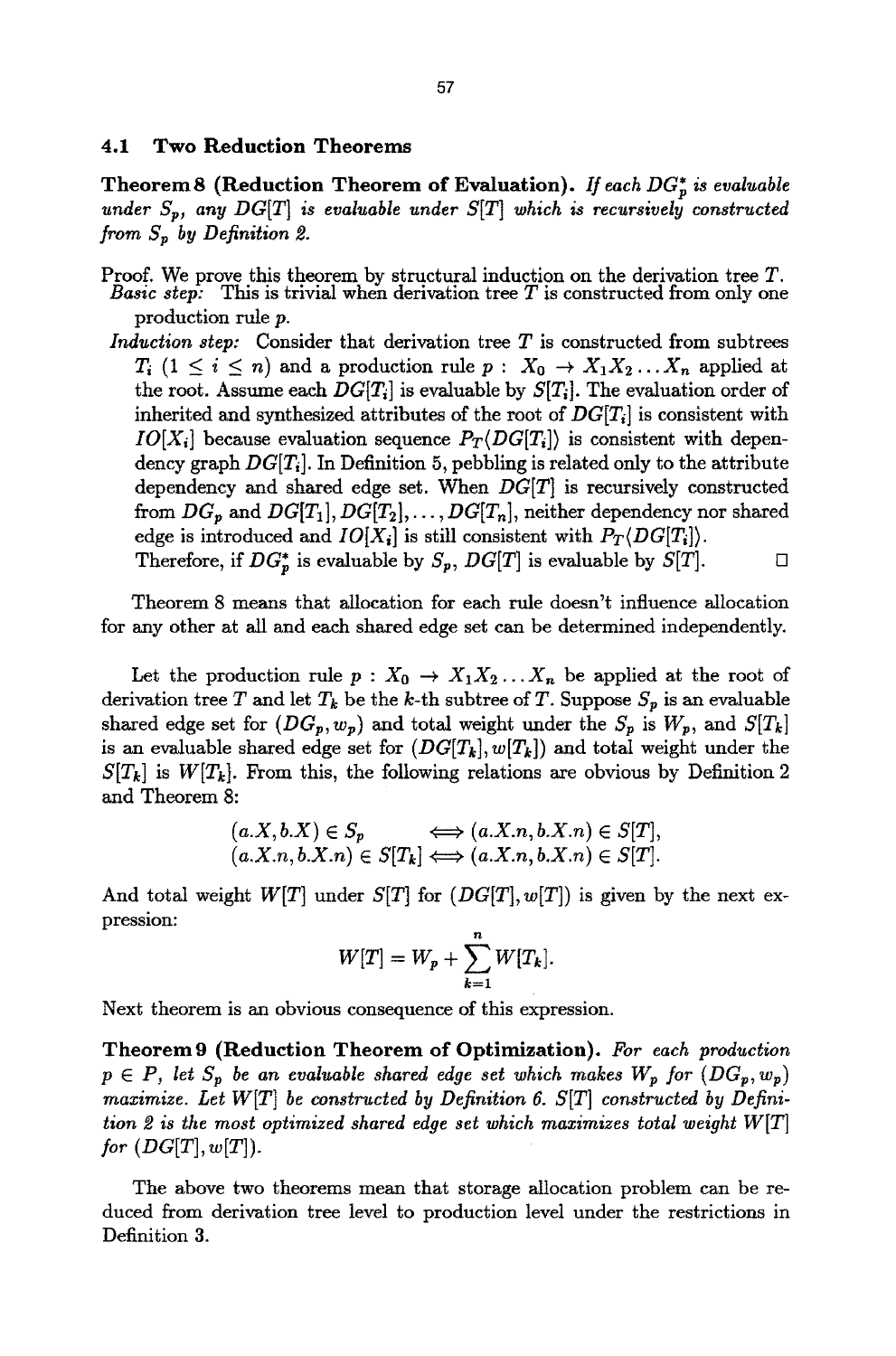

Same pattern represents same storage.

- (a) Evaluable by the sequence  $v_i, v_k, v_i$ .
- (b) Not evaluable because before the evaluation of  $v_j$  the value of  $v_i$  is destroyed by the evaluation of  $v_k$ .

Fig. 3. An Example of Dependency and Shared Edge



Fig, 4. Late Exclusion Rule

### **4.2 Decomposition to Bipartite Graphs**

Usually, there are some superfluous edges which never become shared edges. Consider attribute dependencies  $(v_i, v_j), (v_i, v_k), (v_k, v_j) \in DE_p^*$  in Fig. 3. Though it is possible for  $v_i$  and  $v_j$  to share, it is impossible for  $v_i$  and  $v_k$  to share because the value of  $v_i$  is destroyed by the evaluation of  $v_k$  before the evaluation of  $v_j$ . If these superfluous edges are removed from a dependency graph in advance, the graph becomes slimed and allocation will be simpler.

The slimed graph  $RDG_p$  is defined as follows. First we define  $RDG_p^*$ .

### **Definition 10**  $(RDG_p^*$ .

$$
RDC_p^* = (RDV_p^*, RDE_p^*)
$$
  
\n
$$
RDV_p^* = DV_p^*
$$
  
\n
$$
RDE_p^* = DE_p^* - \{ (v_i, v_k) | (v_i, v_j), (v_i, v_k) \in DE_p, (v_k, v_j) \in DE_p^{*+} \}
$$

where  $DE_p^{*+}$  is transitive closure of  $DE_p^*$ .

Next, we define  $RDG_p$  by removing io edges from  $RDG_p^*$ .

### **Definition** 11 *(RDGp).*

$$
RDC_p = (RDV_p, RDE_p)
$$
  
\n
$$
RDV_p = RDV_p^*
$$
  
\n
$$
RDE_p = RDE_p^* - \{ (i.X_k, s.X_k) | 1 \le k \le n, i \in INH[X_k], s \in SYN[X_k] \}
$$

We write each connected element of  $RDG_p$  as  $RDG_p^{(k)}$   $(k = 0, \ldots, N)$ .  $RDG_p^{(k)}$ is a bipartite graph because semantic function is assumed to be in Bochmann normal form. Shared edge set  $S_p^{(k)}$  for  $RDG_p^{(k)}$  is defined:

$$
S_p^{(k)} = \{ (x, y) | (x, y) \in RDE_p^{(k)}, x \text{ and } y \text{ share the same storage } \}.
$$

The next reduction theorem says that storage allocation problem could be reduced to bipartite graph level.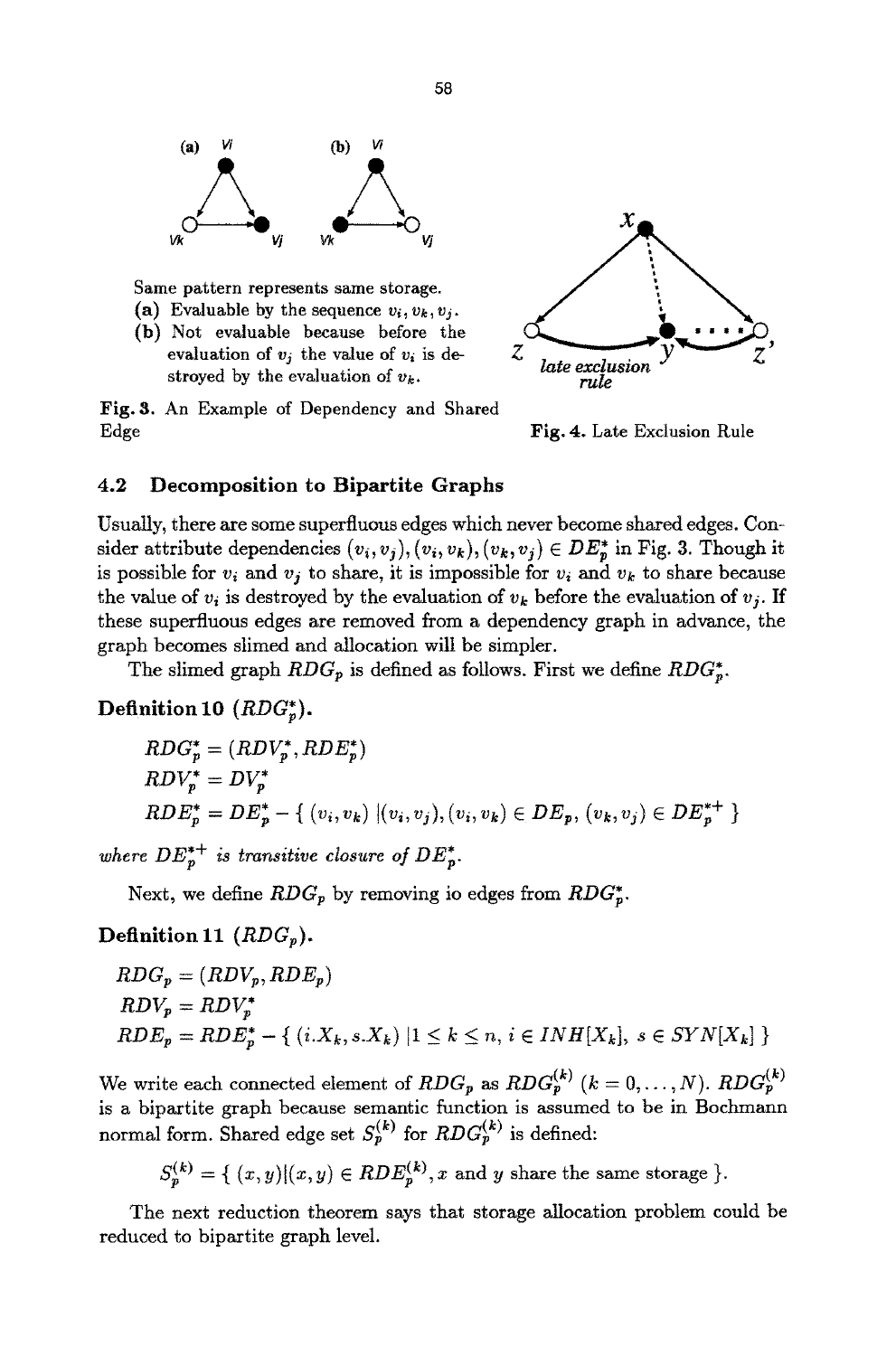**Theorem 12 (Reduction Theorem for**  $DG_p$ **).** If each  $S_p^{(k)}$  for  $(RDG_p^{(k)}, w_p)$ *is evatuable and optimum, Sp given below is also evatuable and optimum for*   $(DG_p, w_p)$ :

$$
S_p = \bigcup_{k=0}^N S_p^{(k)}
$$

Proof. As for the optimization, it is obvious because each  $RDG_p^{(k)}$  is disjoint and  $S_p^{(k)}$  is a subset of  $RDE_p^{(k)}$ . As for the evaluability, we prove it by the construction of evaluation sequence. Let  $P_p^{(k)}$  be a pebbling for  $S_p^{(k)}$ . We can construct evaluation sequence by  $P_p\langle DG_p^* \rangle = \biguplus_{k=0}^{N} P_p^{(k)}$  where  $A \oplus B$  is a merge of the sequences A and B in the order of  $DE^*_{p}$ . This merge is possible because each  $P_p^{(k)}$  is consistent with  $DE_p^*$  from the definition of pebbling. Therefore this pebbling  $P_p\langle DG^*_p \rangle$  satisfies three conditions of Definition 4, and evaluability is  $\Box$  proved.  $\Box$ 

## **5 An Allocation Method**

### **5.1 Evaluability and Graph Transformation**

If we share two attributes of an edge of bipartite graph  $RDG_p^{(k)}$ , new evaluation order is yielded. We represent this as a graph transformation mad we call it late exclusion rule following [12](Fig. 4).

**Definition 13 (Late Exclusion Rule and Closure).** *Suppose we* are *interested in dependency graph*  $R = (DV, DE)$  and its shared edge set  $S \in DE$ . Let  $x, y, z \in DV$  be distinct attributes and  $(x, y)(x, z) \in DE$ . If  $(x, y) \in S$ , then we *say that DE transforms to DE*  $\cup$   $\{(z, y)\}$  *under the late exclusion rule, written*  $DE \Rightarrow DE \cup \{(z,y)\}.$  When  $R' = (DV, DE')$  and  $DE \Rightarrow DE'$ , we write  $R \Rightarrow R'$ .

*R* is called late exclusion closed if  $Q \Rightarrow R$  is false for any  $R \neq Q$ . We write  $\Rightarrow^+$  for the transitive closure of  $\Rightarrow$ . If  $R \Rightarrow^+ R^{\sim}$  and  $R^{\sim}$  is late exclusion closed, *we call R<sup>* $\sim$ *</sup> the late exclusion closure of R. R* $\sim$  *is the DAG which represents the evaluation sequence under the shared edge set S.* 

As for the late exclusion closure, Sethi[12] gives the following fact:

*If*  $R^{\sim}$  *is acyclic, a pebbling for*  $(R, S)$  *exists.* 

From this, we have only to examine whether closure  $RDG_p^{(k)\sim}$  is acyclic or not instead of doing evaluability test of  $RDG_p^{(k)}$ .

#### **5.2 Single-Chain Method**

In this section, we introduce an allocation method called a single-chain method. This method finds shared edge set in the following way (see also Fig. 5):

- 1. For each production, decompose  $DG_p$  into bipartite graphs  $RDG_p^{(k)}$ .
- 2. For each  $RDG_p^{(k)}$ , compute shared edge sets for all the cases exhaustively, and then choose evaluable and the most optimized  $S_p^{(k)}$ .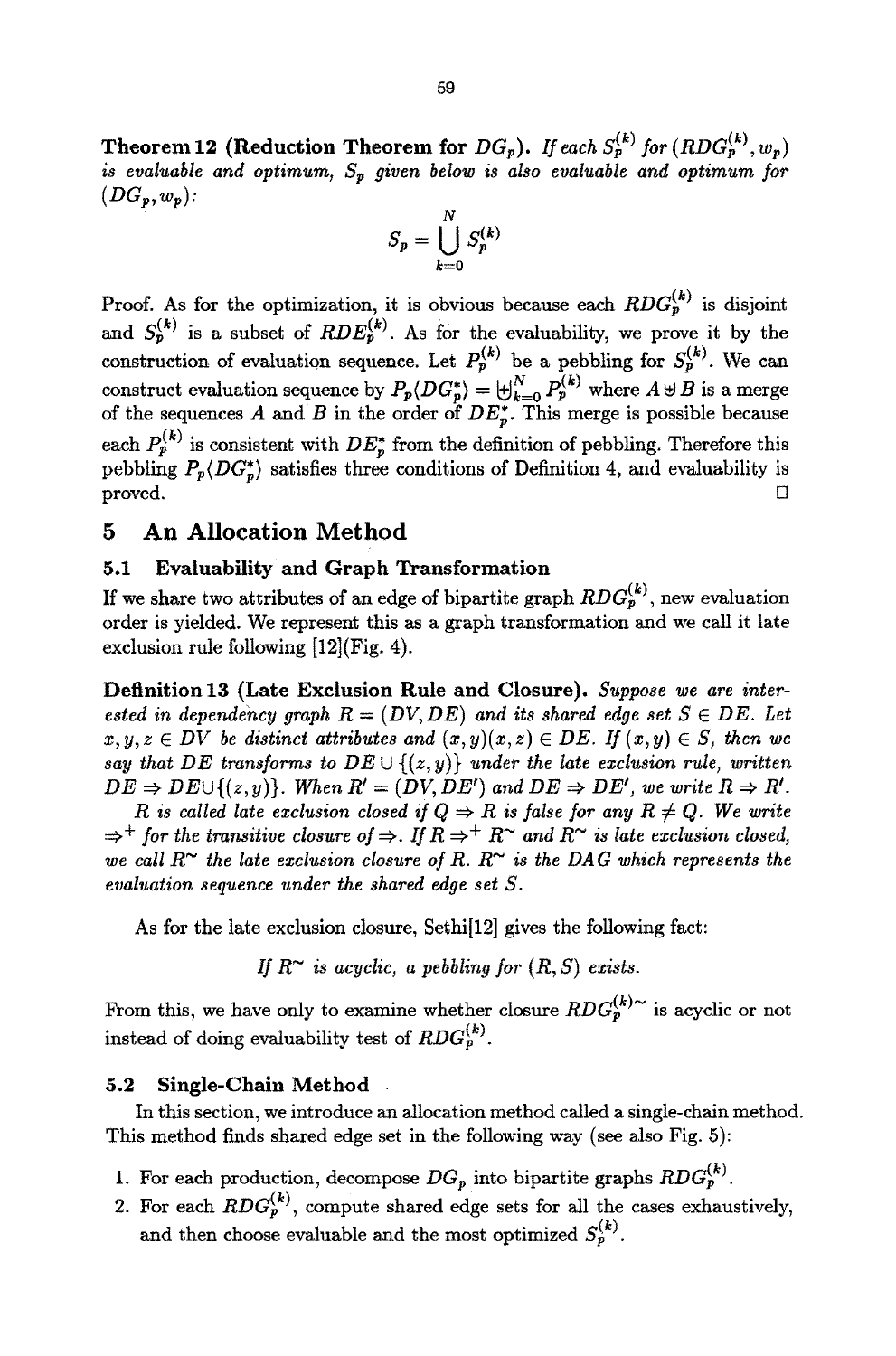

**Fig. 5. Single-Chain Method** 

3. Construct evaluation order graph  $DG_r^*$  by augmenting new late exclusion rules to the original  $DG_{p}^{*}$ .

Although this method also test all the cases exhaustively as in  $[7]$  and  $[10]$ , it finds shared edge set within a practical amount of time because decomposed bipartite graph  $RDG_n^{(k)}$  is extremely small.

*Example 3 (Allocation for G1).* We applied single-chain method to G1 and constructed a recursive attribute evaluator. Comparing with Fig. 2, the number of storage is decreased and evaluator became simpler.

In the single-chain method, shared edge set for each production is determined independently. This might cause the case that shared pair of an inherited and a synthesized attributes of a nonterminal, which axe input and output of a recursive procedure generated, differs from one production to another. As a single procedure is generated for the corresponding nonterminal, adjustment of these pairs is necessary to generate procedures consistently. The adjustment is done for Fig. 6.

## **6 Improvement of the Single-Chain Method**

In allocating storage to attributes, we must not ignore copy rule which only passes a value from an attribute to another. In the description of language processors by attribute grammar, copy rules occupies high percentage of the description as reported in [3]. If we could share attributes of a copy rule, it will enable efficient evaluation because the time for copying values is saved. In this section, we propose some improved allocation methods which take copy rule into account.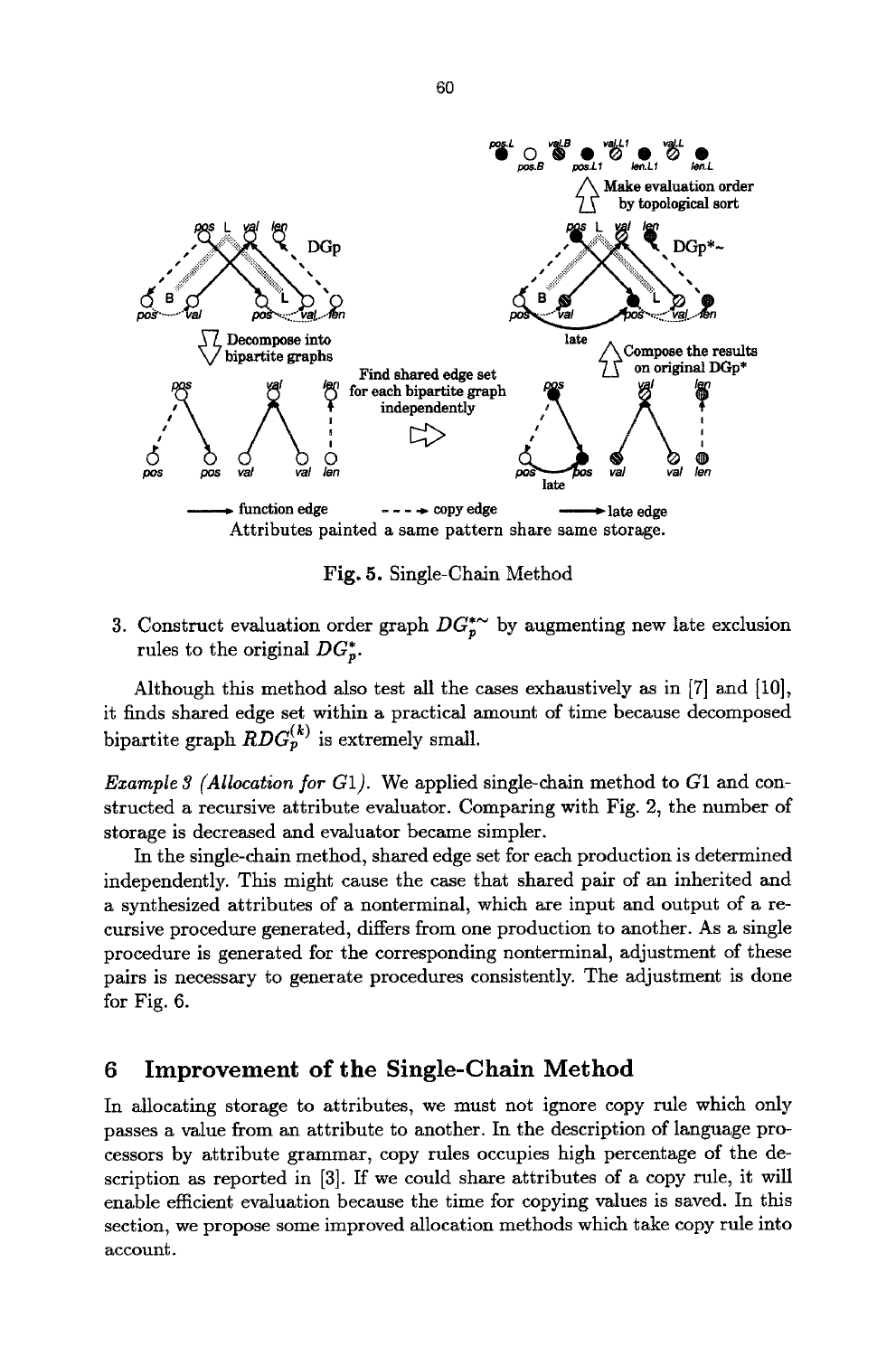

Fig. 6. Shared Edge Set and Recursive Evaluator

### **6.1 Two Necessary Conditions**

Result of applying the single-chain method to production rule p2 of G1 is given in Fig. 7. In this case, pos. L and pos.  $L_1$  are shared. Now we are interested in pos. B to be shared with them. In order to share more than one attributes in multi-cast style dependencies like this, the following two conditions must be satisfied:

*Condition 1.* The value in the storage allocated for pos.B is never changed in any subtree which has B as its root node. We call this unchanged attribute *invariant attribute.* 

Because evaluation of  $pos.L_1$  needs the value of pos. L, it is necessary to ensure that the value of pos. L is never destroyed when pos. L, pos.  $L_1$  and pos.B share the same storage.

*Condition 2.* After 2-late edge is augmented as seen in Fig. 7, it is also evaluable. In recursive attribute evaluators, storage allocated for inputs can not be reused until the procedure returns: storage for an inherited attribute of a non-terminal become available after all synthesized attributes of the nonterminal are finished evaluating. This is represented by 2-1ate edge.

As for the evaluability, the following reduction theorem is also satisfied even if storage is shared in multi-cast style.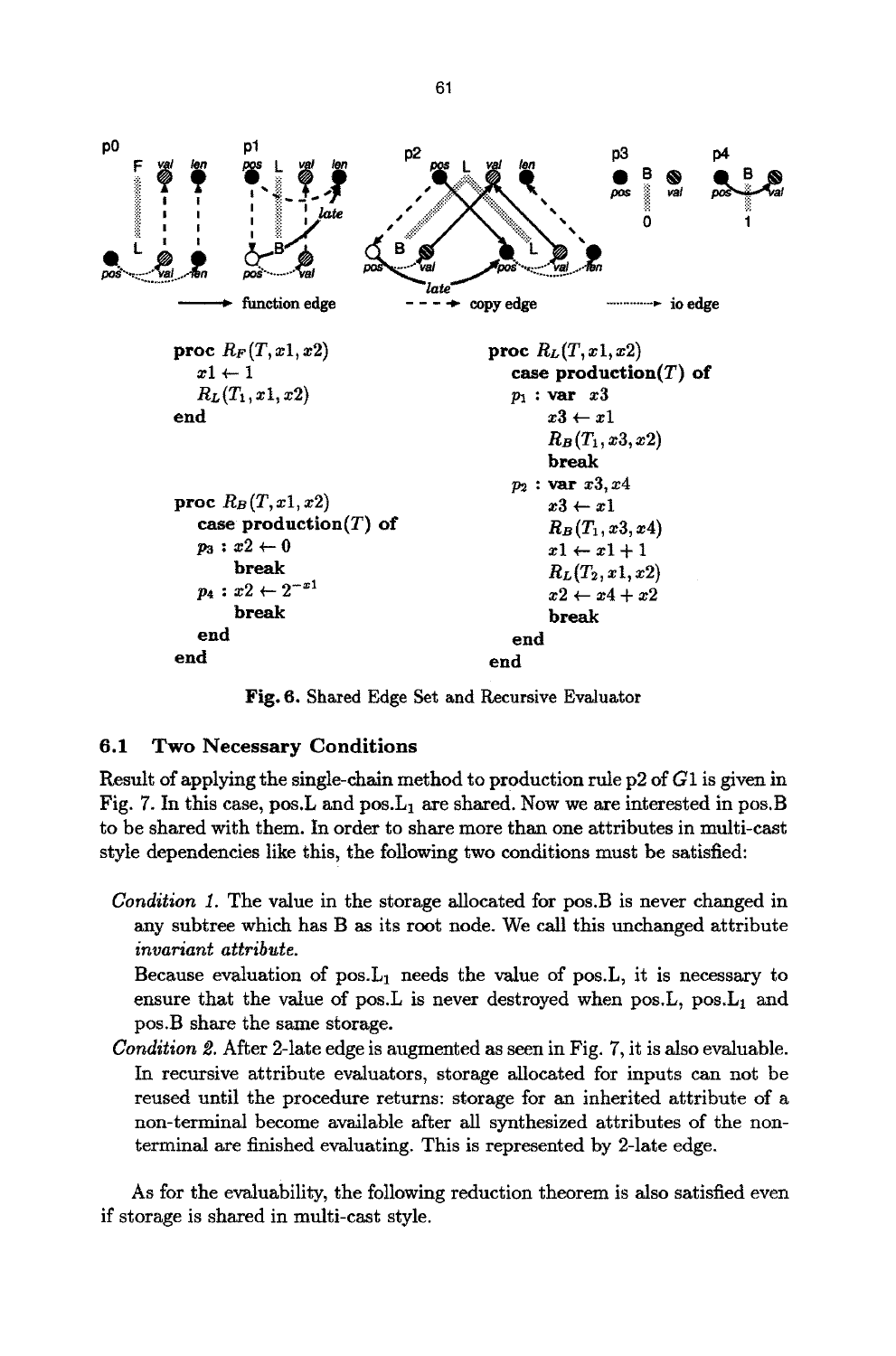

Fig. 7. Two Conditions to Share on Multi-casting

**Theorem 14.** *If each*  $DG_p^*$  *is evaluable under its shared edge set*  $S_p$ ,  $DG[T]$ *is evaluable under*  $S[T]$  *recursively constructed from*  $S_p$  *by Definition 2.* 

As space is limited, the proof cannot be presented here. See [9].

#### **6.2 Multi-Chain Methods**

As indicated in Condition 1, whether pos.B becomes invariant attribute or not depends on storage allocation in the subtree. Invariant attribute is closely related to shared edge set of other production rules. Therefore, there are some heuristic methods called multi-chain methods where storages are shared by some attributes in multi-cast dependencies. We suggest here two multi-chain methods and explain their outlines. For the details, see [9].

### **Multi-Chain 2-Step Method**

We begin with finding shared edge set by the single-chain method, and then consider copy rules if possible. The following procedure is applied to all production rules simultaneously.

- 1. First, compute temporary shared edge set  $S'_{p}$  for each rule p by singlechain method.
- 2. Compute invariant attributes which never change their values under the temporary shared edge  $S_{p}^{\prime}$ .
- 3. Finally, for each production rule p, try all evaluable shared edge set  $S_p$ s which are made from  $S'_{p}$  in combination with invariant attributes, and then choose the most optimized one.

### **Multi-Chain N-Step Method**

In contrast, we apply the following procedure to each production rule one by one. To determine the shared edge set which is the most optimized for any derivation tree at evaluator generation time, it is considered advantageous to find shared edge set in the order from highly used production rules in most trees to less used ones.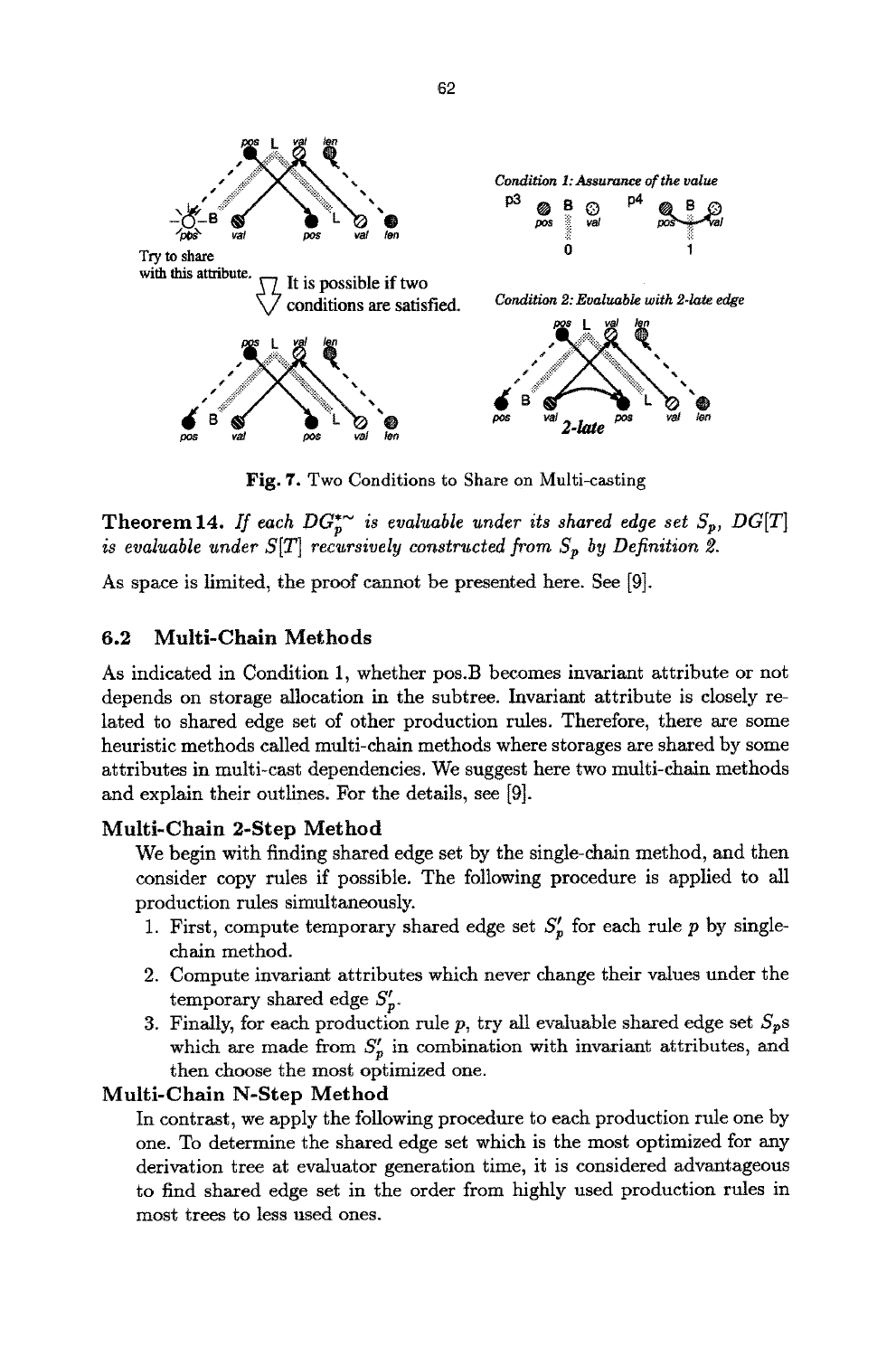Table 1. PL/0 Compiler

**Table** 2. Comparison

|                                       |           |                                                     |                       | Time Shared Edges    |
|---------------------------------------|-----------|-----------------------------------------------------|-----------------------|----------------------|
| Productions                           | 104       |                                                     | (msec)                | $\mathcal{L}_{peP}W$ |
| Nonterminals                          | 43<br>403 | Single-Chain                                        | 3.812                 | 236                  |
| Edges<br>Copy Edges (Ratio) 195 (48%) |           | Multi-Chain 2-Step                                  | 11.925                | 261                  |
|                                       |           | Multi-Chain N-Step                                  | 64.069                | 267                  |
|                                       |           | <b>Exhaustive Search</b>                            | $\parallel$ 1.313.214 | 268                  |
|                                       |           | Assume $w_p(e) = 1$ for any $p \in P, e \in DE_p$ . |                       |                      |

- 1. First apply the single-chain method and get temporary shared edge set.
- 2. Next update invariant attributes under the above shared edge set.
- 3. Try all combinations of shared edge set and choose the most optimized and evaluable one.
- 4. Again update invariant attributes for the next allocation.

At the beginning of allocation, all inherited attributes are supposed invariant. Because it is impossible in practice to calculate the frequency in use of the rules, we suppose that recursive production rules such like  $p2: L \rightarrow B L_1$  in G1 are frequently appeared in most trees and copy rules are frequently used in multi-cast style dependency. In our implementation, the above procedure is applied in the following order:

- i. for all recursive production rules, apply the above procedure from root side to leaf side,
- ii. for the rest, apply the above procedure from root side to leaf side.

*Example 4 (PL/O Compiler).* We implemented these methods in Common Lisp and did an experiment on PL/0 compiler(Table 1). We compared the time needed to find shared edge set and degree of sharing of the set as showa in Table 2. As for the time, single-chain method gives the best result and multi-chain methods look to be practical. As for the degree, multi-chain N-step method is close to exhaustive search which gives the best result.

## **7 Conclusion**

The allocation without fixed attribute evaluation order gives a much better optimization than the allocation with fixed order. This is especially true for the absolutely non-circular attribute grammar because the evaluation order is comparatively free. However, it takes exponential time for finding optimum allocation. We therefore proposed two restrictions which take advantage of the recursive attribute evaluator to the storage allocation strategy. These restrictions decompose the allocation problem for derivation trees into the problems for production rules and into for bipartite graphs in the production rules, so that the problem can be solved within a practical amount of time. Furthermore, we proposed two multichain methods which relax the restrictions and allow to share the attributes related to copy rule. We showed these methods make practical-time allocation possible and the degree of allocation is close to exhaustive search.